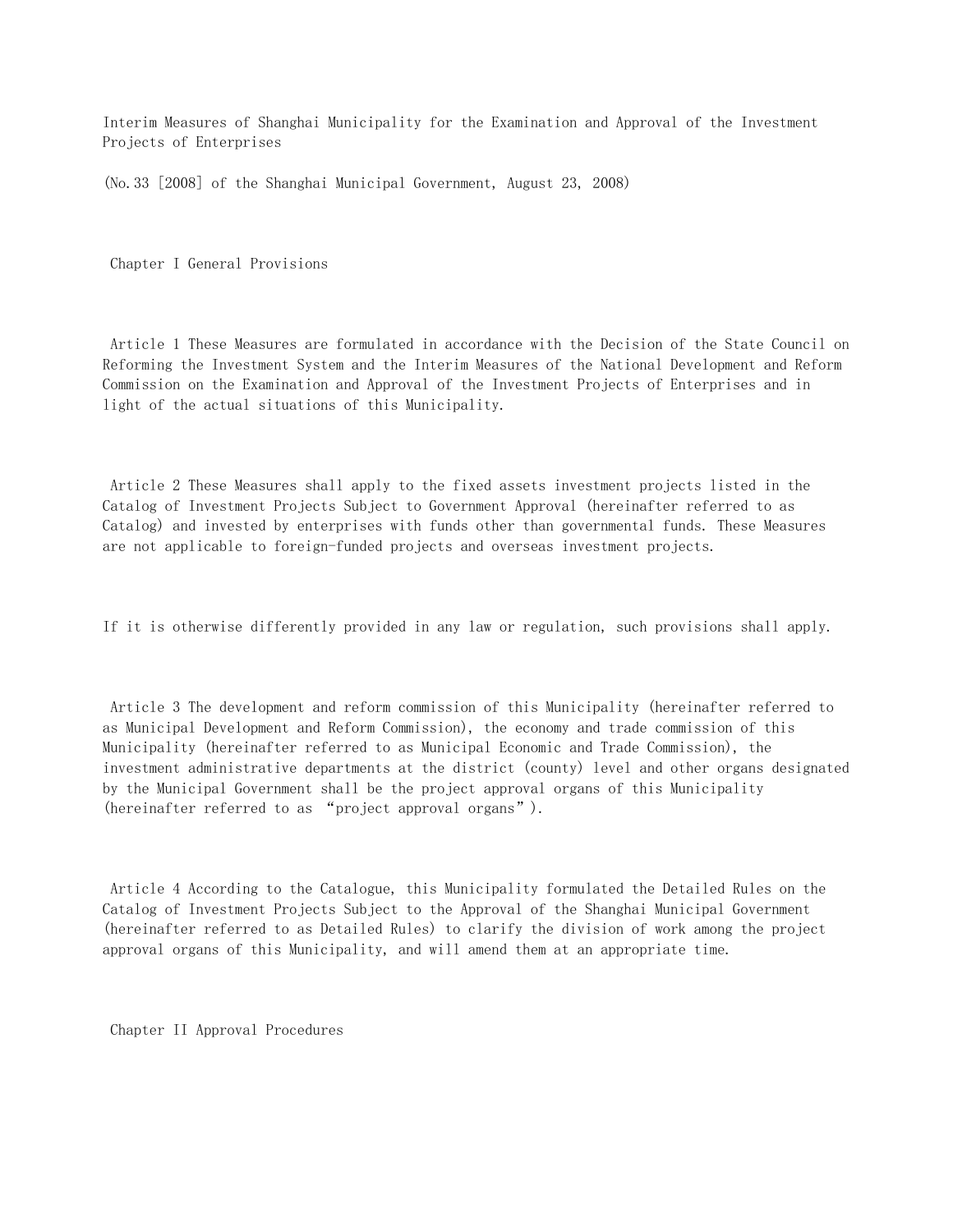Article 5 Projects subject to the approval of the project approving organs of the state shall be governed by the relevant state provisions. In particular, for a project invested by an entity subordinated to the competent department of the industry under the State Council, an enterprise group under separate state planning or a central enterprise, the project application shall be attached with the opinions of the Municipal Development and Reform Commission; for any other project, it shall be subject to the preliminary examination of the Municipal Development and Reform Commission which shall make a comment.

For a project subject to the approval of the Municipal Development and Reform Commission or the Municipal Economic and Trade Commission, a central enterprise in Shanghai or an enterprise within the jurisdiction of this Municipality may directly submit the project application to the Municipal Development and Reform Commission or the Municipal Economic and Trade Commission, while any other enterprise shall submit the project application to the investment administrative department at the district (county) level of the locality of the project or an institution designated by the Municipal Government, which shall make a preliminary examination and then forward the application with the Municipal Development and Reform Commission or the Municipal Economic and Trade Commission for approval.

For a project subject to the approval of any other project approval organ, an enterprise shall directly submit the project application to the said organ.

 Article 6 A project approval organ shall handle a project application differently according to the following circumstances:

1. if the project is beyond its approval authority, it shall make a decision of not accepting the application within 5 workdays;

2. if there is any error in the application materials which can be corrected on the spot, the applicant shall be allowed to correct it on the spot; if the application materials are incomplete or fail to satisfy the relevant requirements, the applicant shall be notified, once and for all, of all contents that need to be supplemented or corrected within 5 workdays; or

3. if the project is within its approval authority and the application materials are complete and satisfy the relevant requirements or the applicant has supplemented or corrected the application materials as required, it shall accept the application.

Whether it decides to accept the application or not, it shall issue a dated written voucher affixed with the official seal of the organ.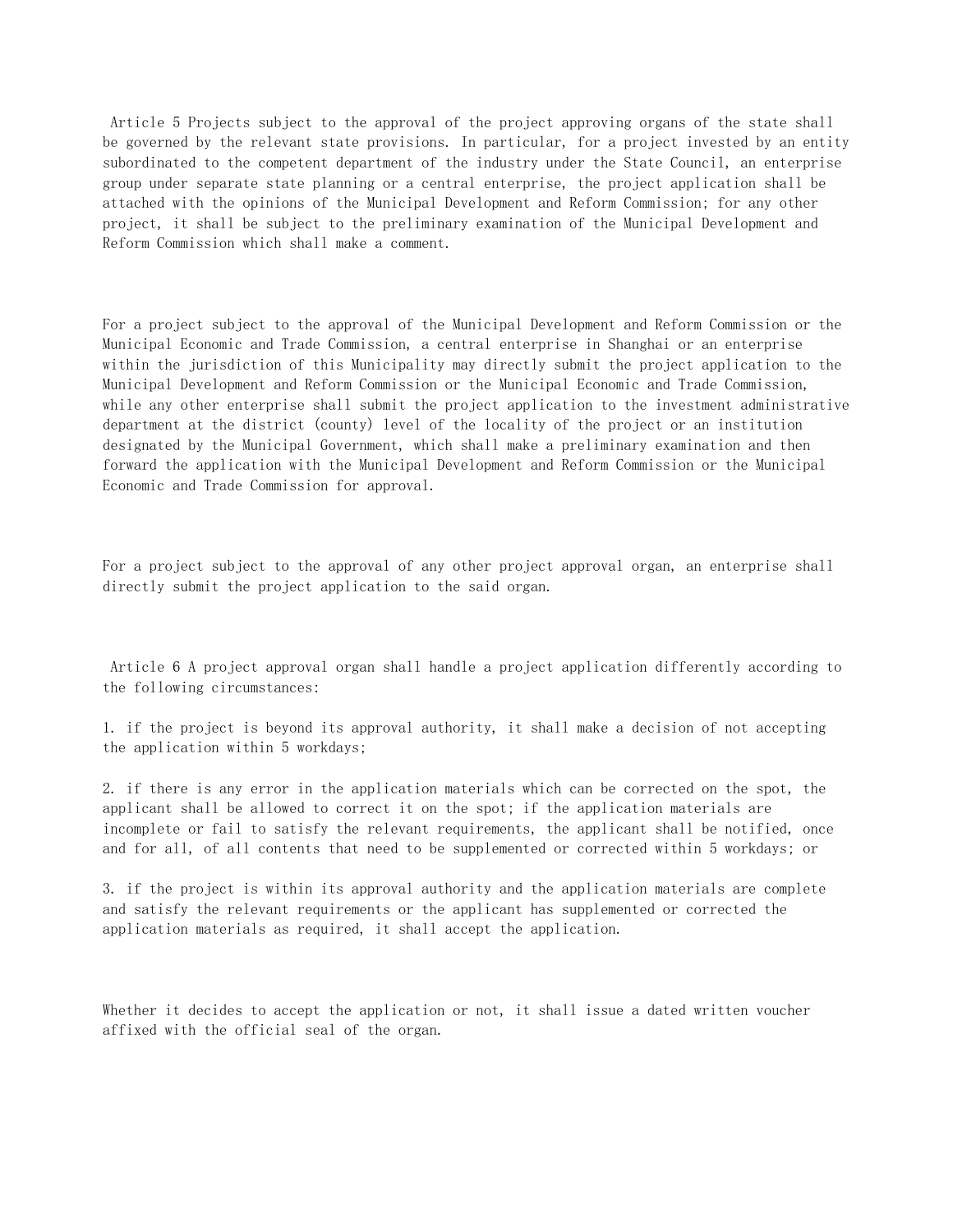Article 7 After accepting and approving an application, a project approval organ shall, if necessary, entrust a qualified consultant agency to make an evaluation within 4 workdays, and notify the applicant of the evaluation result.

The entrusted consultant agency shall come out with an evaluation report within the time limit prescribed by the project approval organ, and shall be responsible for the evaluation conclusion.

In the process of evaluation, the consultant agency may request the applicant to make explanations on the relevant issues.

 Article 8 Where a project involves the administrative duties of any other department, the project approval organ shall solicit the opinions of that department. The department shall give its written examination opinions within 7 workdays after receiving the letter soliciting its opinions. If it fails to give its opinions within 7 workdays, it shall be deemed as having granted its approval.

 Article 9 For a project which may exert great impact on the public interests, the project approval organ shall solicit public opinions in an appropriate way in the process of examination.

The expert appraisal system may be adopted for an especially important project.

 Article 10 A project approval organ shall, within 20 workdays after accepting a project application, make a decision of approval or disapproval or submit its examination opinions to the project approval organ at the next higher level. If it fails to make a decision within 20 workdays, the time limit may be extended for 10 workdays upon the approval of the principal of the organ, in which case, the applicant shall be notified of the extension and the reasons therefor in writing in a timely manner.

The time needed for evaluation, soliciting public opinions and expert appraisal shall not be counted in the time limit prescribed in the preceding paragraph.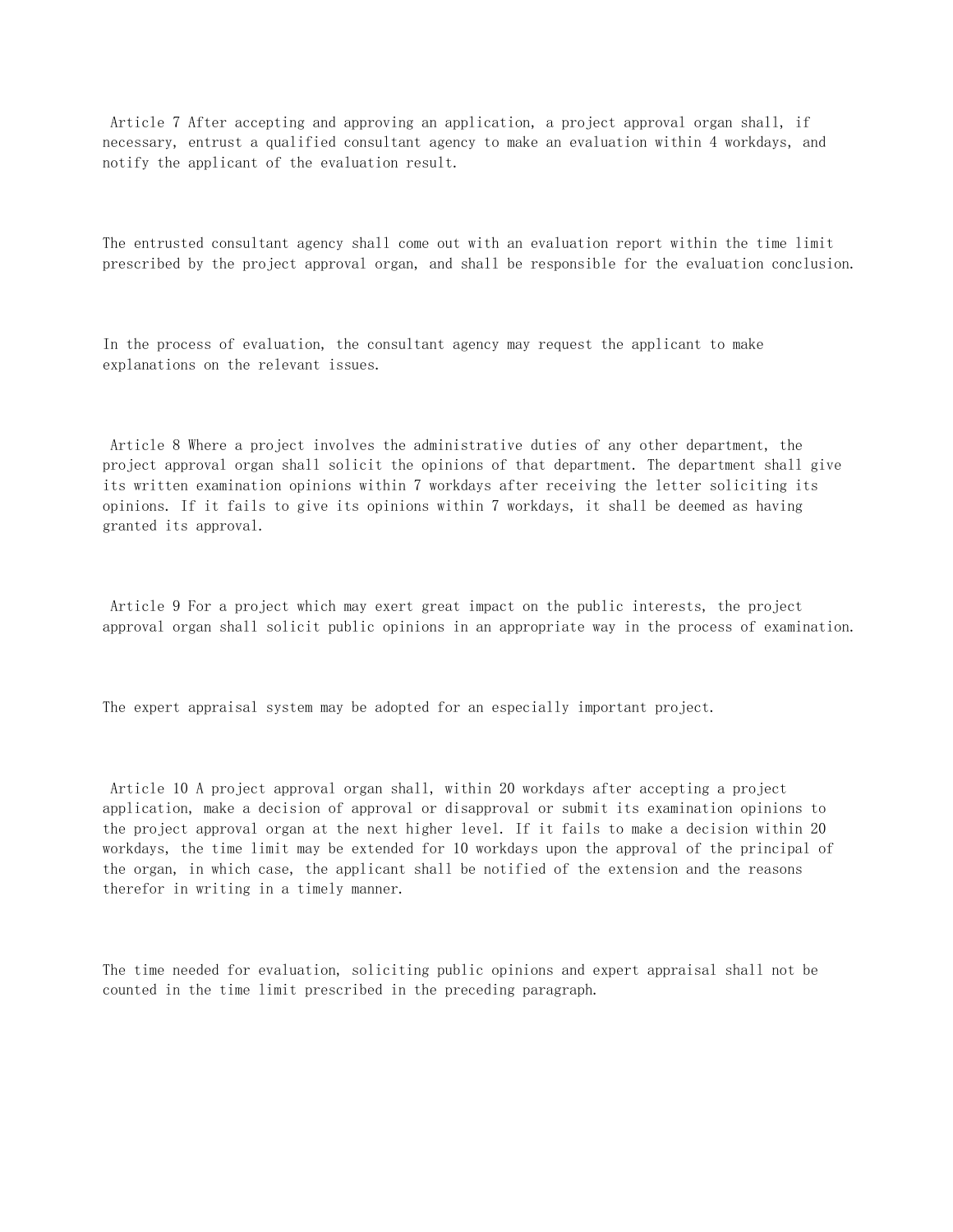After making a decision of approval, the project approval organ shall disclose the decision to the public according to the government information disclosure provisions.

 Article 11 After making a decision of approval, the project approval organ shall issue a project approval document to the applicant and send a copy of the document to the other departments concerned; after making a decision of disapproval, the project approval organ shall issue a project disapproval document and give the disapproval reasons to the applicant, and send a copy of the disapproval document to the other departments concerned.

As for a project approval document issued by the Municipal Development and Reform Commission, the Municipal Economic and Trade Commission or an institution designated by the Municipal Government, a copy thereof shall be sent to the project approval organ at the district (county) level of the locality of the project.

A project approval organ shall, at the time of issuing a project approval document, inform the Municipal Development and Reform Commission and other departments concerned of the basic information about the project and the text of the approval document through the fixed assets investment project management information system of Shanghai Municipality.

 Article 12 Where any project applicant has any objection against the decision of approval or disapproval made by the project approval organ, it may apply for administrative reconsideration or bring an administrative lawsuit according to law.

Chapter III Contents and Preparation of Project Applications

 Article 13 A project applicant shall submit a project application to the competent project approval organ in quintuplicate.

A project application shall be prepared by an institution with the required engineering advisory capacity.

 Article 14 A project application shall be prepared under the relevant provisions of the National Development and Reform Commission with respect to the format of the text. The major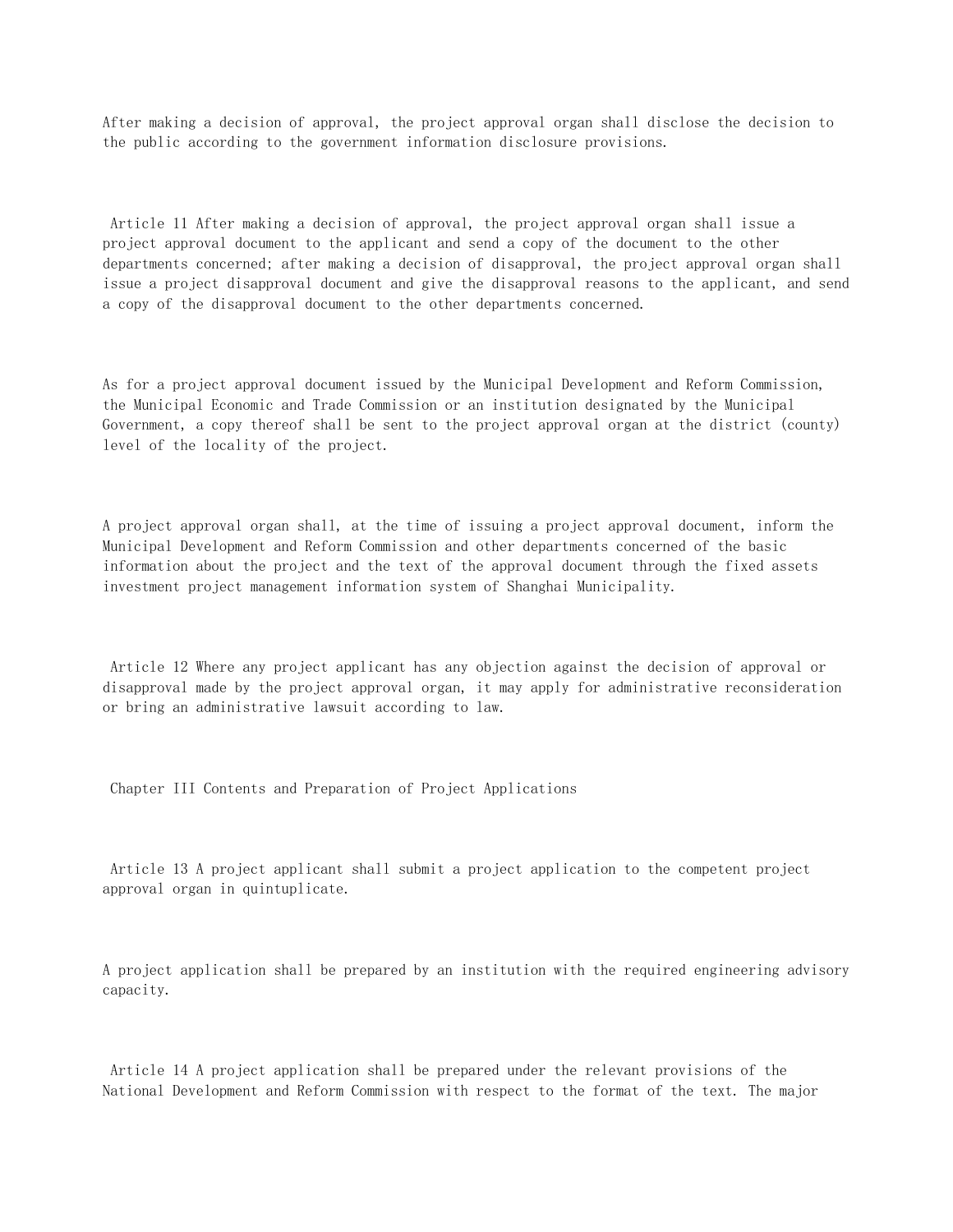contents of a project application shall cover: general information about the applicant and the project, analysis of the development plan, industrial policies and industrial access, analysis of the development and comprehensive utilization of resources, analysis of the energy saving plan, analysis of the construction land, the requisition of land and the settlement and relocation of people, analysis of the environmental and ecological impact, analysis of the economic impact and analysis of the social impact, etc.

Article 15 A project application shall be accompanied by the following documents:

1. a photocopy of the business license or corporate license of the applicant, and a photocopy of its organization code certificate;

2. the city planning opinions given by the planning department;

3. the land use pre-examination opinions given by the real estate department;

4. the examination opinions given by the environmental protection department on the environmental impact assessment document; and

5. other documents as set forth by the relevant laws and regulations.

 Article 16 A project applicant shall be responsible for the authenticity of the application materials submitted by it.

Chapter IV Conditions for Approval and Effect

Article 17 A project approving organ shall examine a project from the following aspects:

1. whether it conforms to the law;

2. whether it is in line with the national economic and social development planning, the industrial planning, the industrial policies, the industrial access standards and the overall land use planning;

3. whether it is in line with the national macro-control policies;

4. whether it is in line with the overall planning and regional development planning of this Municipality;

5. whether it will affect the economic security of the state or this Municipality;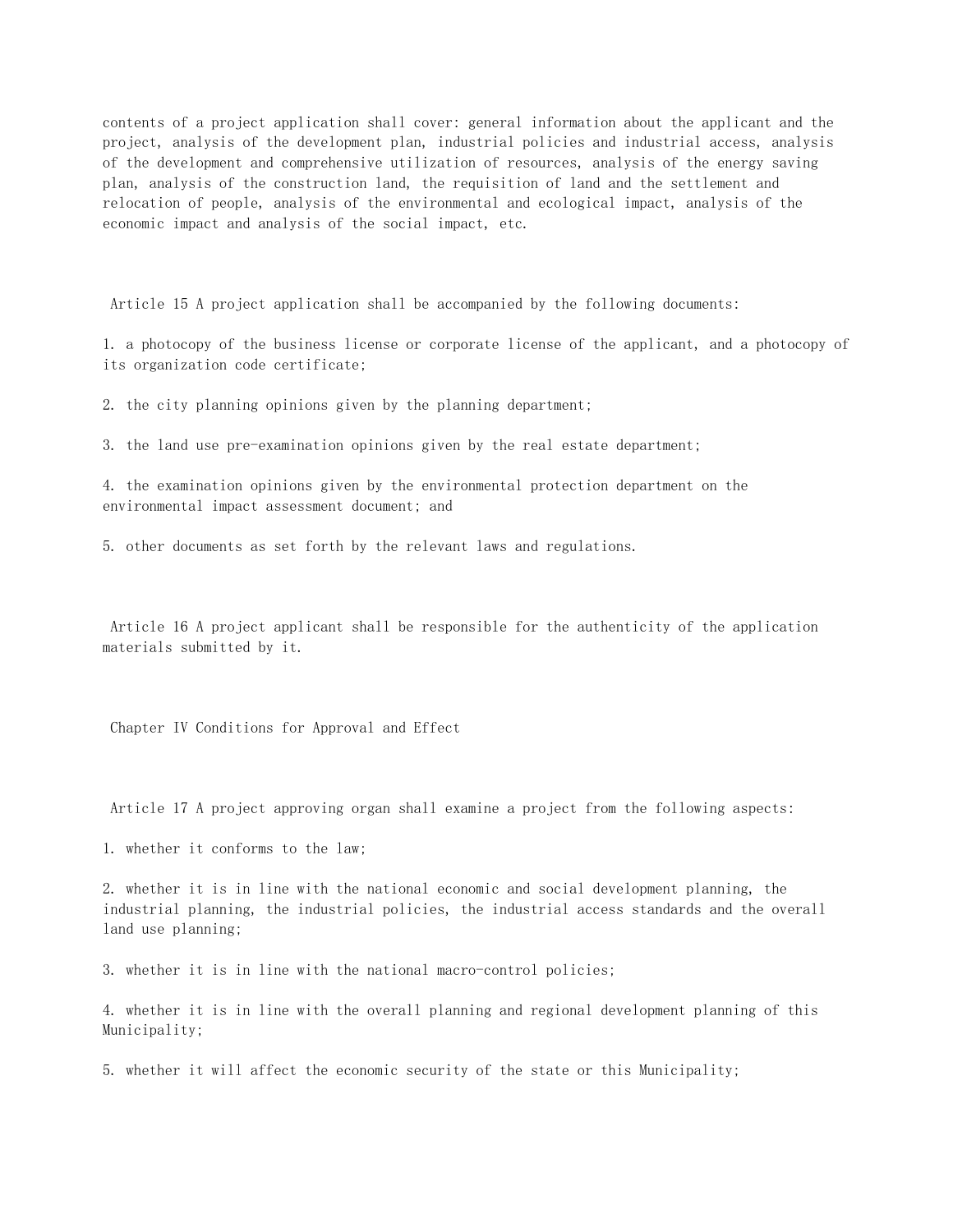6. whether the resources will be reasonably developed and efficiently used;

7. whether the ecological environment and the natural cultural heritage will be effectively protected; and

8. whether it will exert a material adverse impact on the public interests, especially the public interests of the locality of the project.

 Article 18 A project applicant shall handle the land use, resources utilization, city planning, safe production, equipment import and tax deduction and exemption confirmation formalities upon the strength of the project approval document according to law.

To invest in a project with a government subsidy, a reloan, a discount interest or other capital granted under any other preferential policy, the project entity shall submit a capital application report to the competent governmental department upon the strength of the project approval document.

 Article 19 A project approval document shall be valid for two years, which shall be calculated from the day of issuance. If the project construction does not commence within the valid period of the approval document, the project entity shall, at least 30 days before the expiration of the valid period of the approval document, apply to the original project approval organ for extending the valid period for one year.

The original project approval organ shall make a decision of approving or disapproving the extension before the expiration of the valid period.

If the project construction has failed to commence within the valid period of the approval document and the project entity has failed to apply to the original project approval organ for extension, the approval document shall be automatically be invalidated upon the expiration of the valid period.

 Article 20 For an approved project, if it needs to adjust the project company, construction site, construction contents, building scale or other matters prescribed in the project approval document, the project entity shall make a report to the original project approval organ in writing in a timely manner. The original project approval organ shall, according to the specific situation of the adjustment, give its confirmation opinions in writing or ask the project entity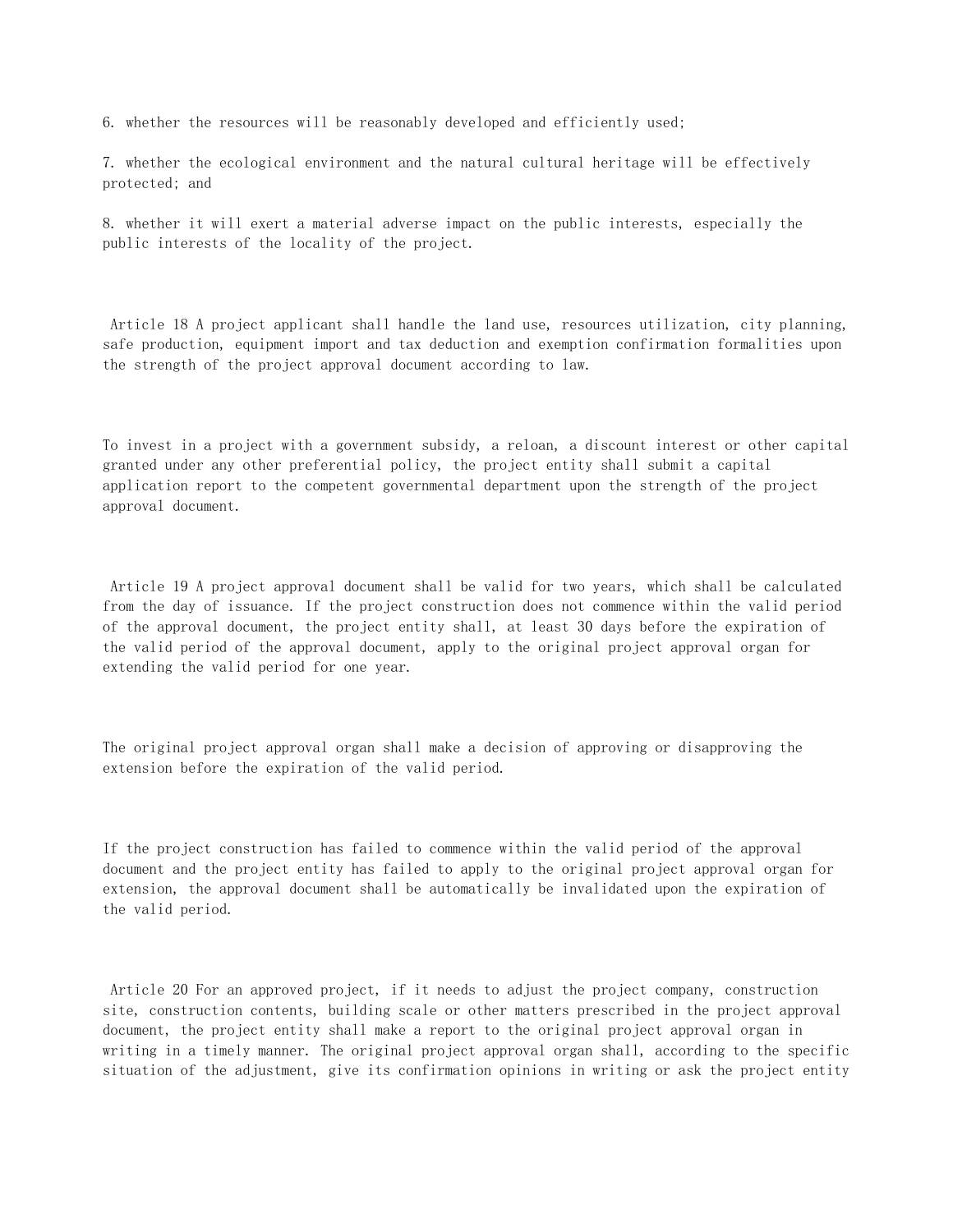to go through the approval formalities anew.

 Article 21 For a project which should have been submitted to the competent project approval organ for approval of establishment or change but failed, or a project which has been submitted for approval but is not approved, the authorities for city planning, land, environmental protection, construction, quality supervision, securities regulation, foreign exchange, production safety, water, and customs may not handle the relevant formalities for it, and no financial institution may grant a loan to it.

Chapter V Legal Responsibility

 Article 22 The project approval organs and the workers thereof shall strictly observe the relevant laws, regulations and these Measures, and may not increase or decrease the items subject to approval in any disguised form or postpone the time of approval.

 Article 23 Where any worker of a project approval organ abuses his power, neglects his duties, engages in any malpractice for personal gains or extorts or takes bribes in the process of project examination and approval, he shall be given an administrative penalty and, if any crime is constituted, subject to corresponding criminal liabilities.

 Article 24 Where any consultant or evaluation agency or any of its workers commits any illegal act in the process of evaluation and has caused great losses and adverse influence, it/he shall be subject to corresponding legal liabilities.

 Article 25 Where any project applicant gets the project approval document by dismembering the project, providing any false material or by any other illegitimate means, the competent approval organ shall cancel the approval decision according to law.

 Article 26 The project approval organ of a project shall, together with the departments in charge of construction, city planning, house and land resources, environmental protection and production safety, supervise the implementation of the project.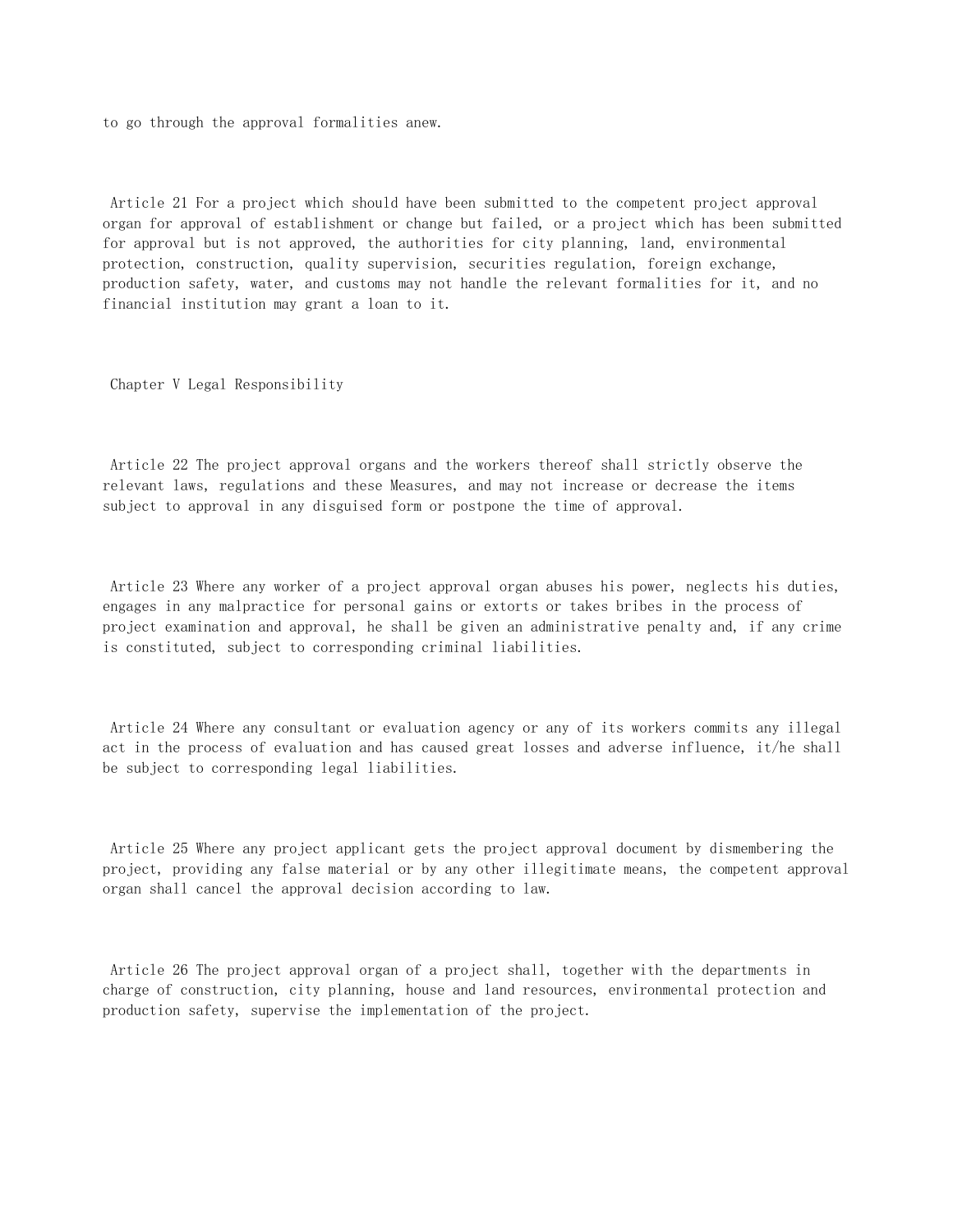Where a project should have been submitted to the competent project approval organ for approval but failed, or has been submitted for approval but commences before getting the approval, or is not constructed as required by the project approval document, once it is found out, the competent project approval organ shall order the project applicant to stop construction, other competent departments shall cancel the planning, land use and construction permit decisions, and the liable persons shall be subject to corresponding legal and administrative responsibilities.

Chapter VI Supplementary Provisions

 Article 27 The approval of the fixed assets investment projects listed in the Detailed Rules and invested by the public institutions and social organizations under the Central Government but located in Shanghai and those within the jurisdiction of Shanghai with funds other than governmental funds shall be governed by these Measures analogically.

 Article 28 The project approval organs of this Municipality shall clear up the investment projects approved before these Measures come into force and confirm those which fall within the scope prescribed in the Detailed Rules and satisfy the conditions for approval.

 Article 29 The power to interpret these Measures shall remain with the Municipal Development and Reform Commission.

Article 30 These Measures shall come into force on September 1, 2008.

Annex: Detailed Rules on the Catalogue of Investment Projects Approved by the Shanghai Municipal Government

Shanghai Development and Reform Commission

August 22, 2008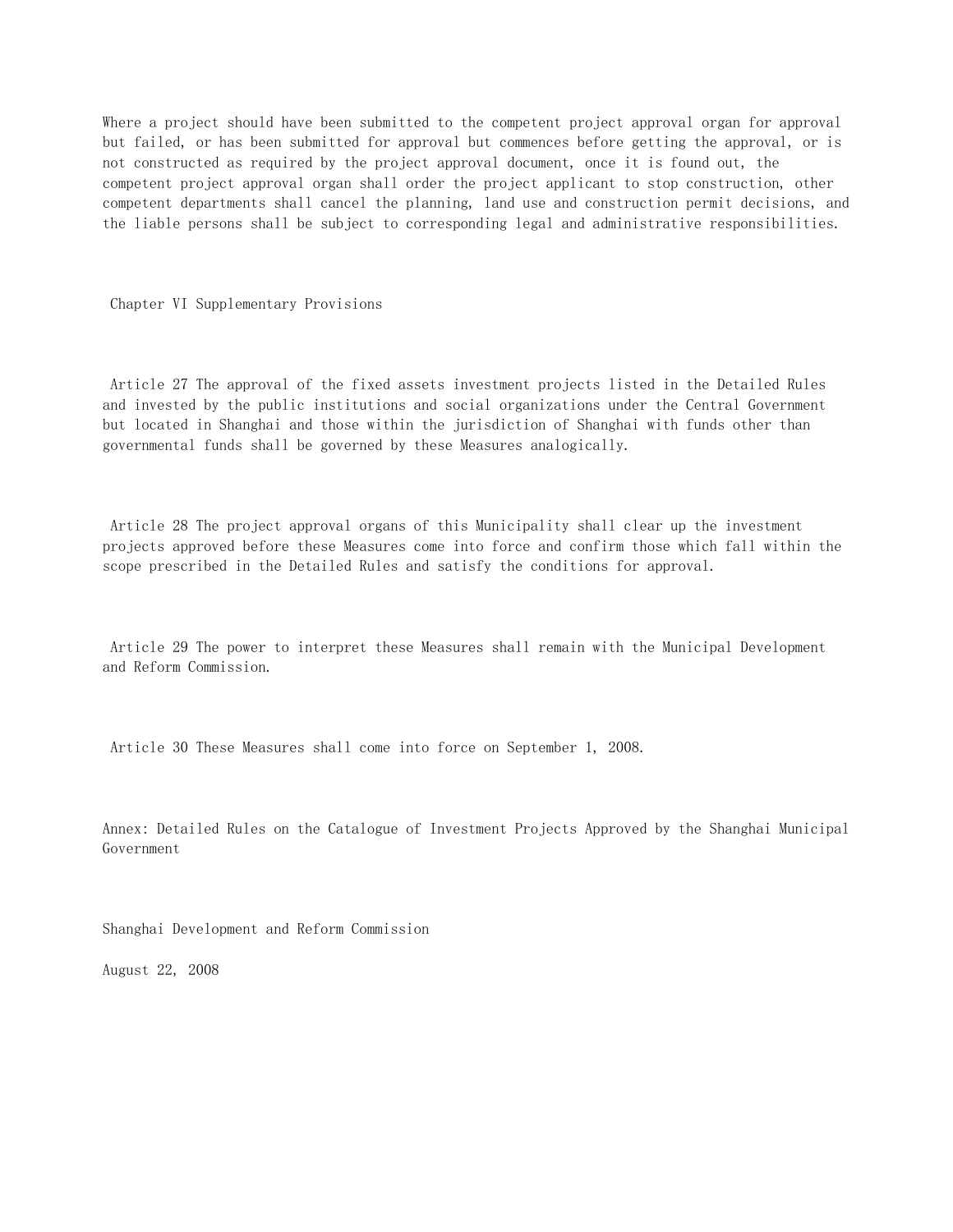Annex:

Detailed Rules on the Catalogue of Investment Projects Approved by the Shanghai Municipal Government

Brief Introduction:

I. These Detailed Rules are formulated in accordance with the Decision of the State Council on Reforming the Investment System (No.20 [2004] of the State Council) and in light of the actual investment project management situation of Shanghai.

II. For the purpose of these Detailed Rules, the projects listed in these Detailed Rules refer to big fixed assets investment projects of the restricted category which are invested with funds other than governmental funds.

III. The Catalogue of Investment Projects Subject to the Approval of the Government has listed the projects subject to the "approval of the investment administrative department of a local government", while the present Detailed Rules further specify the approval authority of the project approval organs at the municipal, district and county levels. In particular:

1. The division of approval authority among the "municipal approval organs" shall be as follows:

a. Projects in the industrial and commercial field shall be subject to the approval of the Municipal Economic and Trade Committee.

b. Projects within the jurisdiction of Pudong New Area shall be subject to the approval of the investment administrative department of Pudong New Area.

c. "Institutions designated by the Municipal Government" refers to the institutions which are authorized by the relevant departments to examine and approve the projects within the jurisdiction of those departments according to the local laws and regulations, including the Management Committee of Waigaoqiao Bonded Zone, the Management Committee of Zhangjiang High-tech Park, the Management Committee of Chemical Industrial Zone, the Management Committee of Lingang New Town, the Management Committee of Yangshan Bonded Zone, the Office of the Management Committee for the Development of Changxing Island and the Management Committees of the Export Processing Zones established in Shanghai upon the approval of the State Council.

d. Other projects shall be subject to the approval of the Municipal Development and Reform Committee.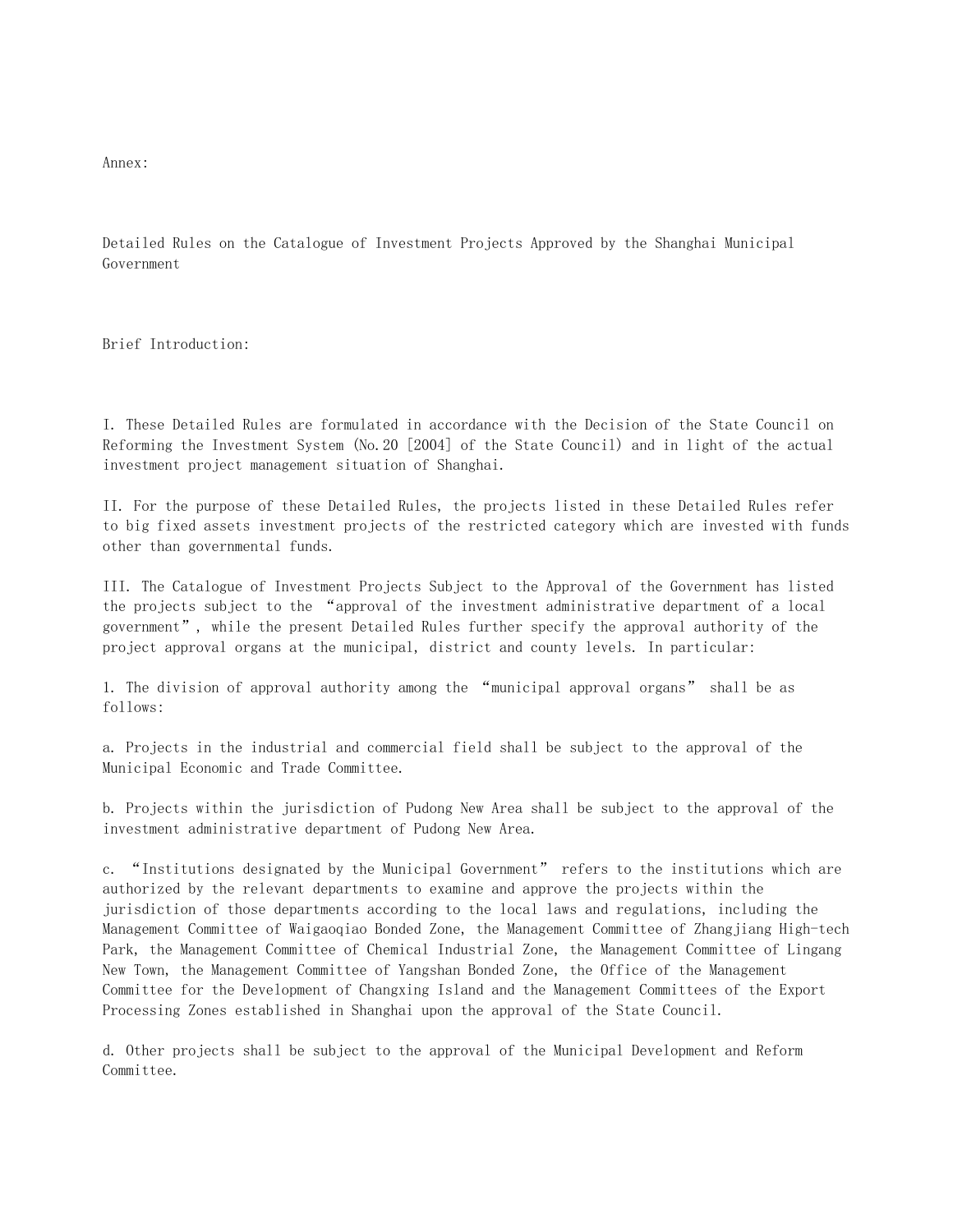2. The projects subject to the approval of the "project approval organs at the district (county) level" as provided in these Detailed Rules shall be subject to the approval of the investment administrative departments at the district (county) level and the institutions designated by the Municipal Government according to the principle practiced at the locality of such projects. The approval authority of the project approval organs at the district (county) level may not be transferred to the authorities at a lower level any more.

IV. The approval of projects governed by special laws or regulations or the special provisions of the State Council shall be governed by such special provisions. Where it is otherwise differently provided by any State Council department or the Municipal Government, such provisions shall apply.

I. Agriculture, Forestry and Water Conservancy

Agriculture: all projects involving the clearing of wasteland shall be subject to the approval of the municipal project approval organs.

Reservoirs: reservoir projects on international rivers or on rivers crossing two or more provinces (districts or cities) shall be subject to the approval of the investment administrative department of the State Council, while other reservoir projects shall be subject to the approval of the Municipal Development and Reform Commission.

Other Water Projects: projects concerning the allocation of water resources from international rivers or rivers crossing two or more provinces (districts or cities) by the Central Government shall be subject to the approval of the investment administrative department of the State Council.

Projects which use 20,000 cubic meters of water or more per day, shoal silt deposition and enclosure projects, projects of sluices under the jurisdiction of this Municipality, projects of pumping stations with an installed capacity of 10 m3/second or more, building, widening and dredging projects of rivers under the jurisdiction of this Municipality and bank protection projects shall be subject to the approval of the municipal project approval organs, while other projects shall be subject to the approval of the project approval organs at the district (county)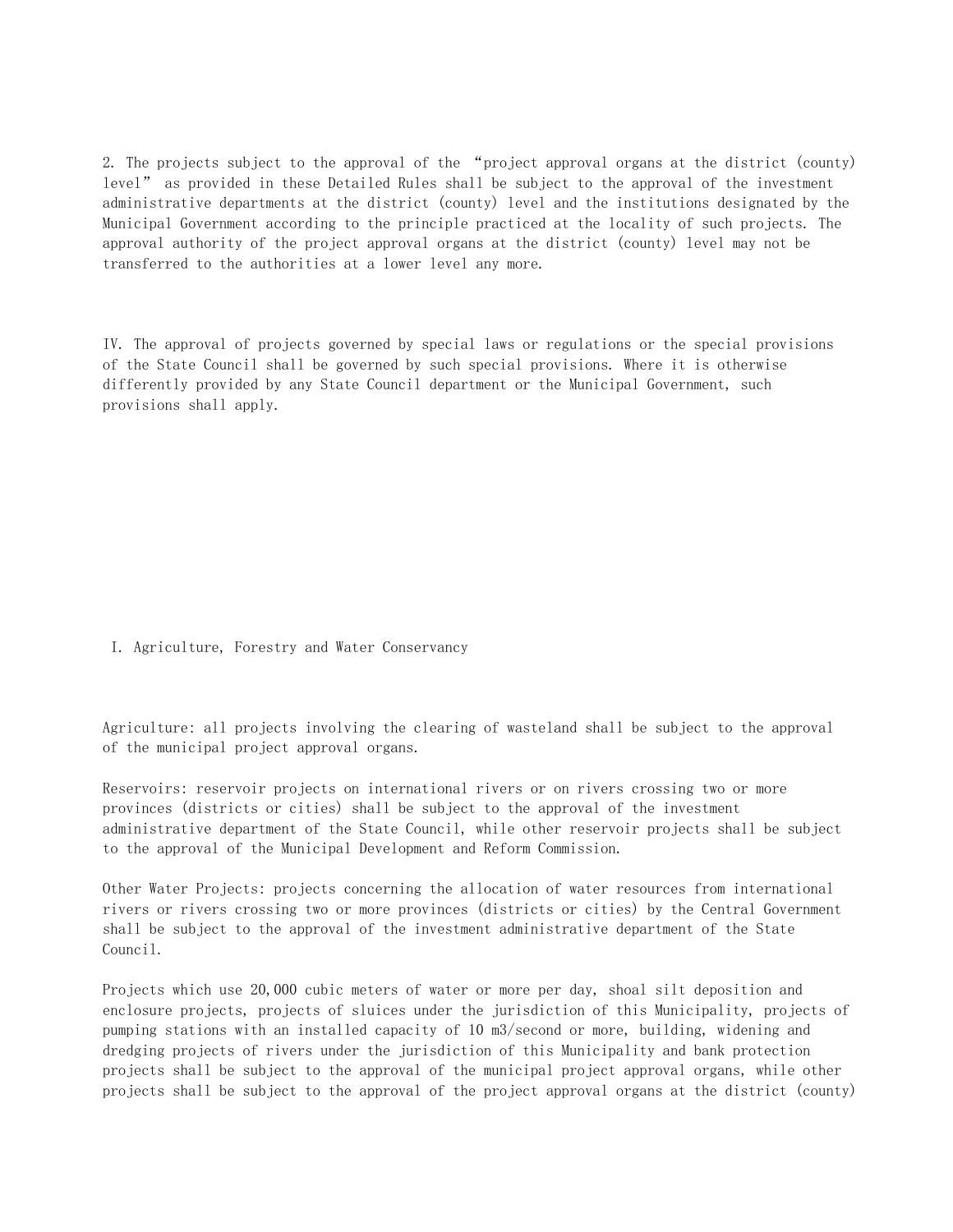level.

II. Energy

1. Electric Power

Hydropower Plants: projects built on major rivers and projects with an installed gross capacity of 250,000 KW or more shall be subject to the approval of the investment administrative department of the State Council, while other projects shall be subject to the approval of the Municipal Development and Reform Commission.

Pumped Storage Power Stations: projects of pumped storage power stations shall be subject to the approval of the investment administrative department of the State Council.

Fire Power Stations: projects of fire power stations shall be subject to the approval of the investment administrative department of the State Council.

Thermal Power Stations: coal-consuming thermal power station projects shall be subject to the approval of the investment administrative department of the State Council, while other projects (including heat, electricity and cool co-generation system, etc.) shall be subject to the approval of the Municipal Development and Reform Commission.

Wind Power Stations: projects with an installed gross capacity of 50,000 KW or more shall be subject to the approval of the investment administrative department of the State Council, while other projects shall be subject to the approval of the Municipal Development and Reform Commission.

Nuclear Power Plants: projects of nuclear power plants shall be subject to the approval of the State Council.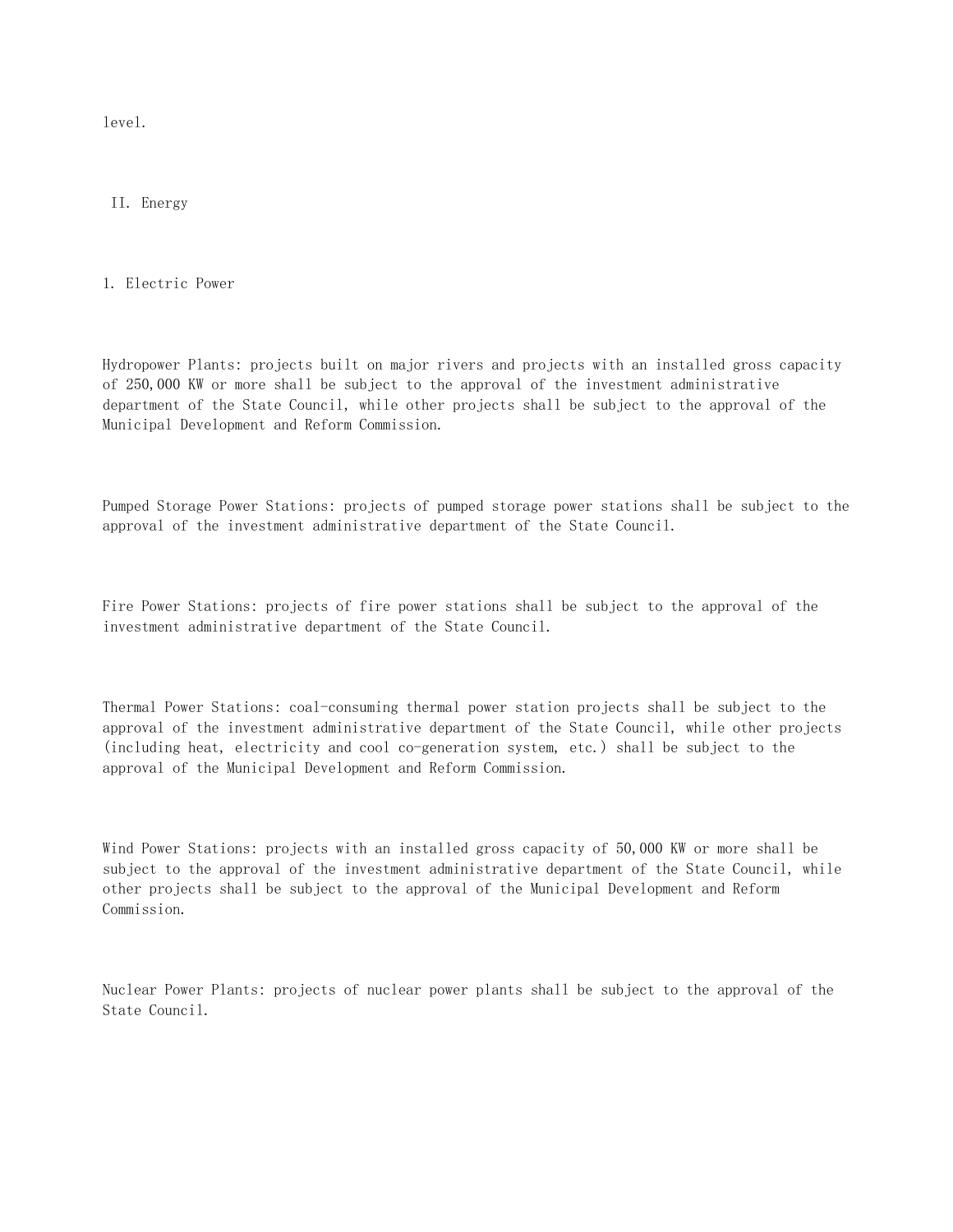Electric Grids: electric grid projects with a voltage of 330 KV or more shall be subject to the approval of the investment administrative department of the State Council, while other projects shall be subject to the approval of the Municipal Development and Reform Commission.

Other power generation projects with renewable energy resources shall be governed by the relevant state provisions.

2. Coal

Coal Mines: coal development projects within the mining areas under state planning shall be subject to the approval of the investment administrative department of the State Council, while other ordinary coal development projects shall be subject to the approval of the Municipal Development and Reform Commission.

Coal Liquefaction: coal liquefaction projects with an annual output of 500,000 tons or more shall be subject to the approval of the investment administrative department of the State Council, while other projects shall be subject to the approval of the municipal project approval organs.

3. Petroleum and Natural Gas

Crude Oil: new oilfield development projects with an annual output of 1 million tons or more shall be subject to the approval of the investment administrative department of the State Council, while other projects shall be under the discretion of enterprises with oil concession but shall be filed with the investment administrative department of the State Council for archival purposes.

Natural Gas: new gas field development projects with an annual output of 2 billion cubic meters shall be subject to the approval of the investment administrative department of the State Council, while other projects shall be dealt with by the enterprises with the right to exploit petroleum at its discretion but shall be filed with the investment administrative department of the State Council for archival purposes.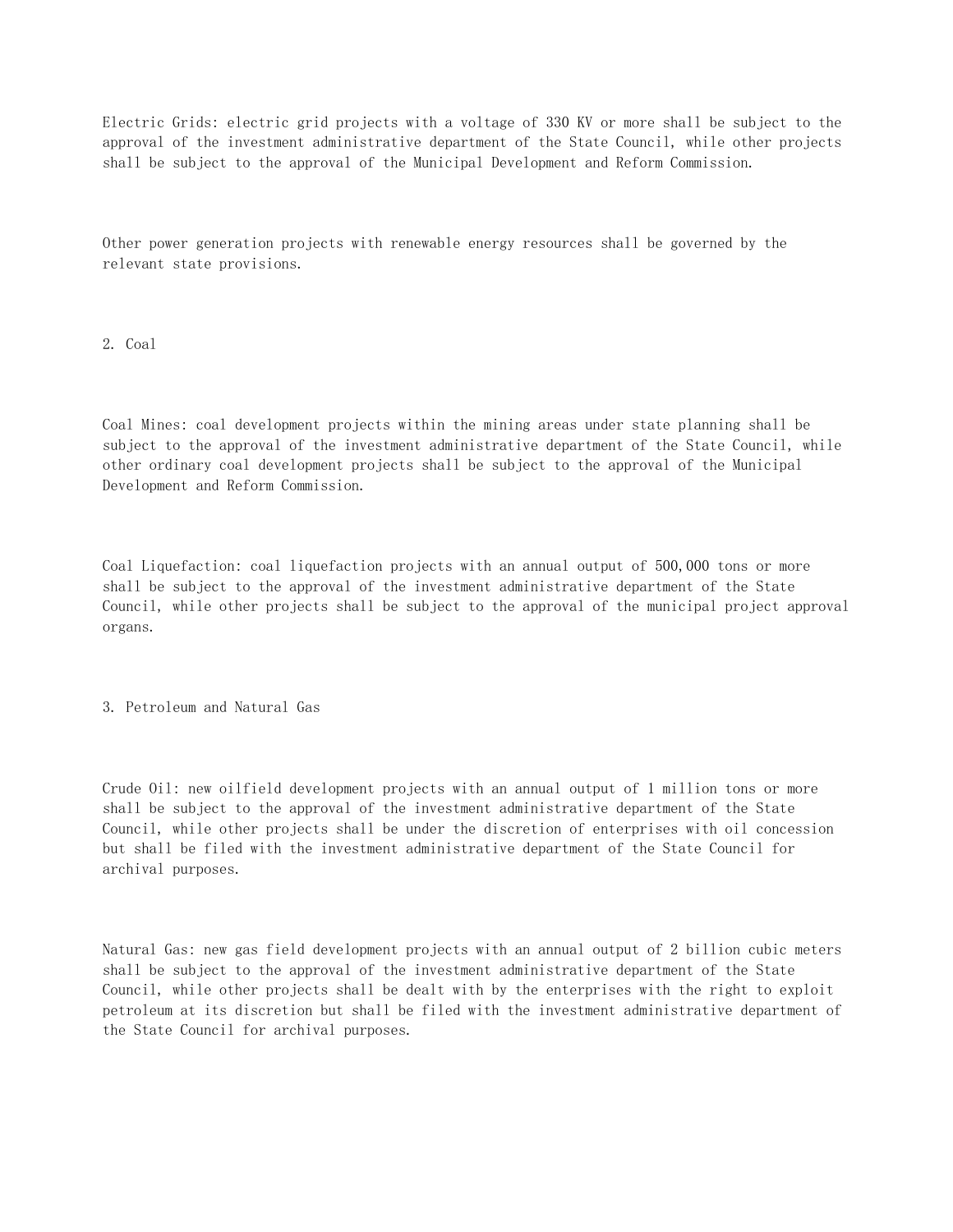Projects of liquefied petroleum gas receiving and storing facilities (excluding the projects of oil-gas fields and oil refineries) shall be subject to the approval of the Municipal Development and Reform Commission.

Projects of import liquefied natural gas receiving, warehousing and transporting facilities shall be subject to the approval of the investment administrative department of the State Council.

Projects of national crude oil storing facilities shall be subject to the approval of the investment administrative department of the State Council.

Oil Pipeline Network (excluding oil field storing and transporting pipeline networks): trunk pipeline network projects covering two or more provinces (districts, cities) shall be subject to the approval of the investment administrative department of the State Council.

Gas Pipeline Network (excluding oil-gas field storing and transporting pipeline network): projects covering two or more provinces (districts or cities) and projects with an annual capacity of 500 million cubic meters or more shall be subject to the approval of the investment administrative department of the State Council, while other projects shall be subject to the approval of the Municipal Development and Reform Commission.

III. Transport

## 1. Railways

Newly Built (or Extended) Railways: projects covering two or more provinces (districts or cities) and projects of 100 km or more shall be subject to the approval of the investment administrative department of the State Council, while other projects shall be subject to the approval of the competent department of the State Council in charge of the industry or the Municipal Development and Reform Commission, according to the relationship of administrative subordination.

2. Highways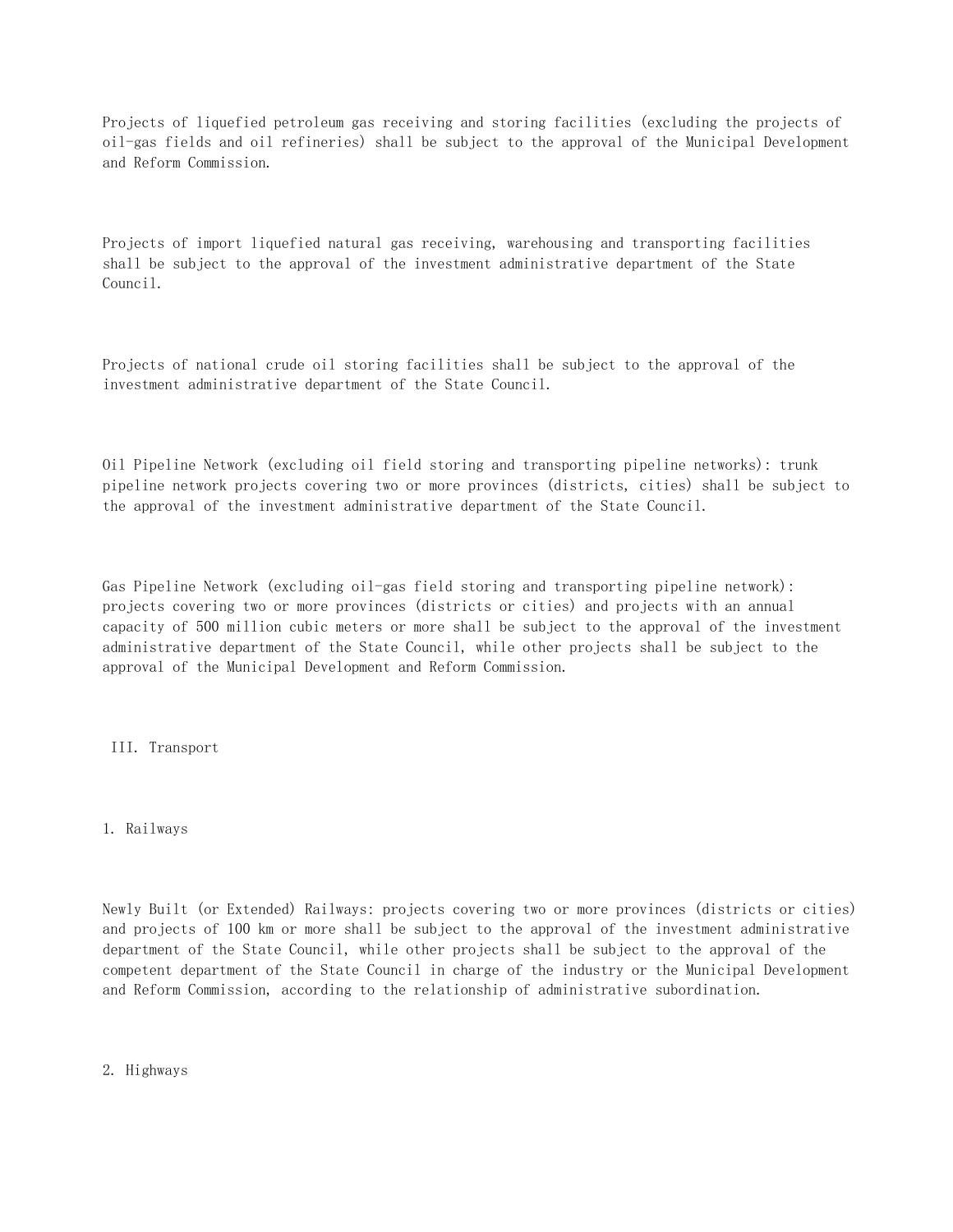Highways: projects of national main trunk lines, trunk lines in western development and national expressway networks and projects covering two or more provinces (districts or cities) shall be subject to the approval of the investment administrative department of the State Council, while projects of other national highways, local expressways and provincial highways shall be subject to the approval of the municipal project approval organs. Other projects shall be subject to the approval of the project approval organs at the district (county) level.

Independent Highway Bridges and Tunnels: projects traversing the border, bays or great rivers (sections open to navigation) shall be subject to the approval of the investment administrative department of the State Council. Waterway projects traversing the Huangpu River or waterways at or above Grade III shall be subject to the approval of the municipal project approval organs. Other projects shall be subject to the approval of the project approval organs at the district (county) level.

3. Water Transport

Appropriate Berths for Coal, Ores, Oil and Gas: projects of new harbor areas and projects with an annual throughput capacity of 2 million tons or more shall be subject to the approval of the investment administrative department of the State Council, while other projects shall be subject to the approval of the Municipal Development and Reform Commission.

Appropriated Wharves for Containers: projects of appropriated wharfs for containers shall be subject to the approval of the investment administrative department of the State Council.

Shipping over Inland Rivers: projects of navigation buildings of a thousand tons or more shall be subject to the approval of the investment administrative department of the State Council, while other projects shall be subject to the approval of the Municipal Development and Reform Commission.

4. Civil Aviation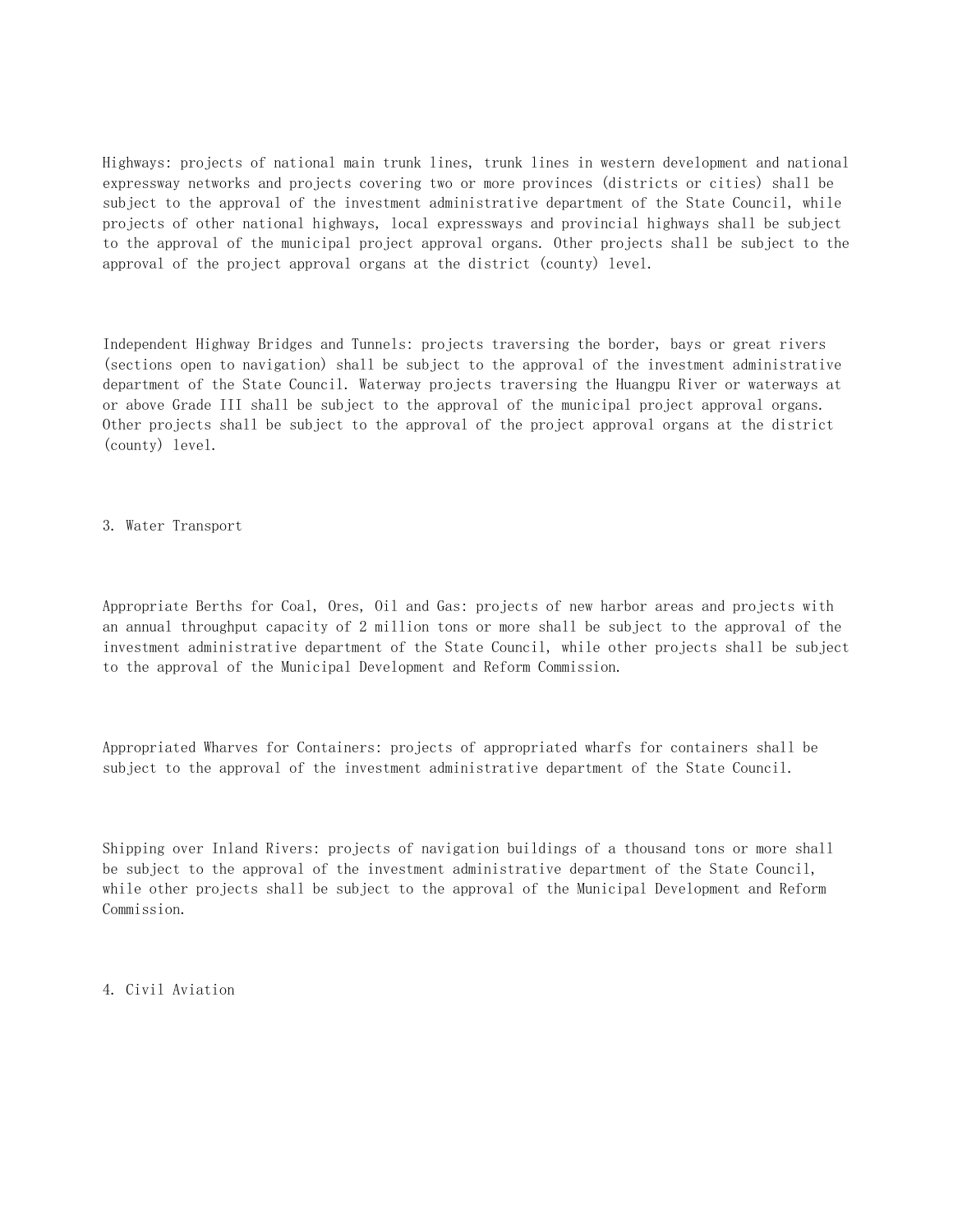Building of New Airports: airport building projects shall be subject to the approval of the State Council.

Expansion of Airports: airport expanding projects with a total investment of 1 billion yuan or more shall be subject to the approval of the investment administrative department of the State Council, while other projects shall be subject to the approval of the competent department of the State Council in charge of the industry or the Municipal Development and Reform Commission, according to the relationship of administrative subordination.

Expansion of Dual-Use Airports: projects of expanding dual-use airports shall be subject to the approval of the investment administrative department of the State Council and the department concerned in the Army.

## IV. Information Industry

Telecommunication: projects of international communication facilities and other information security-related telecommunication infrastructures for domestic trunk line transmission networks (including broadcasting and TV networks), international telecommunication transmission circuits, international gateway stations and exclusive-use telecommunication networks shall be subject to the approval of the investment administrative department of the State Council.

Postal Service: projects of postal infrastructures for international gateway stations and other information security-related postal infrastructures shall be subject to the approval of the investment administrative department of the State Council.

Manufacturing of Electronic Information Products: manufacturing projects of satellite television receivers and the key components thereof as well as the mobile communication system and terminals governed by the special state provisions shall be subject to the approval of the investment administrative department of the State Council.

V. Raw Materials

Steel: iron ore development projects with a proved industrial reserve of 50 million tons or more and iron-making, steel-making and steel-rolling projects with a new productive capacity shall be subject to the approval of the investment administrative department of the State Council, while other iron ore development projects shall be subject to the approval of the municipal project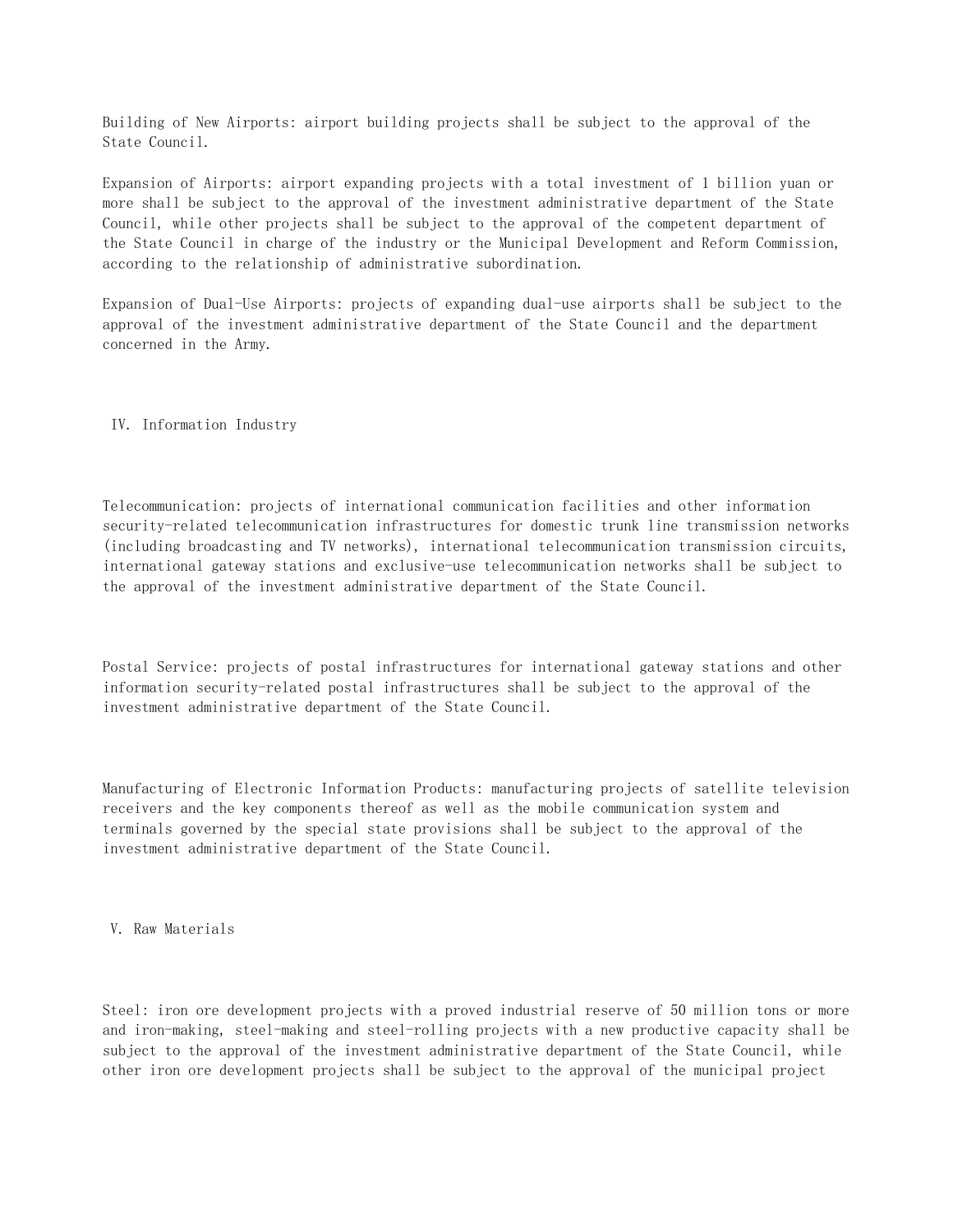approval organs.

Non-ferrous: electrolytic aluminum projects with a new productive capacity, new alumina projects, and mine development projects with a total investment of 500 million yuan or more shall be subject to the approval of the investment administrative department of the State Council.

Other mine development projects shall be subject to the approval of the municipal project approval projects.

Petrochemical: oil refining building projects, projects of expanding one-off oil refineries, ethylene building projects, and ethylene rebuilding or expanding projects with a new annual production capacity of 200, 000 tons or more shall be subject to the approval of the investment administrative department of the State Council.

Chemical Raw Materials: PTA, PX, MDI and TDI building projects and PTA and PX rebuilding projects with a new annual production capacity of 100, 000 tons or more shall be subject to the approval of the investment administrative department of the State Council.

Chemical Fertilizers: kalium projects with an annual output of 500, 000 tons or more shall be subject to the approval of the investment administrative department of the State Council, while other phosphor and kalium projects shall be subject to the approval of the municipal project approval organs.

Cement: cement projects other than those prohibited shall be subject to the approval of the municipal project approval organs.

Rare Earths: mine development projects, refining and separation projects, and rare earth deepprocessing projects with a total investment of 100 million Yuan or more shall be subject to the approval of the investment administrative department of the State Council, while other rare earth deep-processing projects shall be subject to the approval of the municipal project approval organs.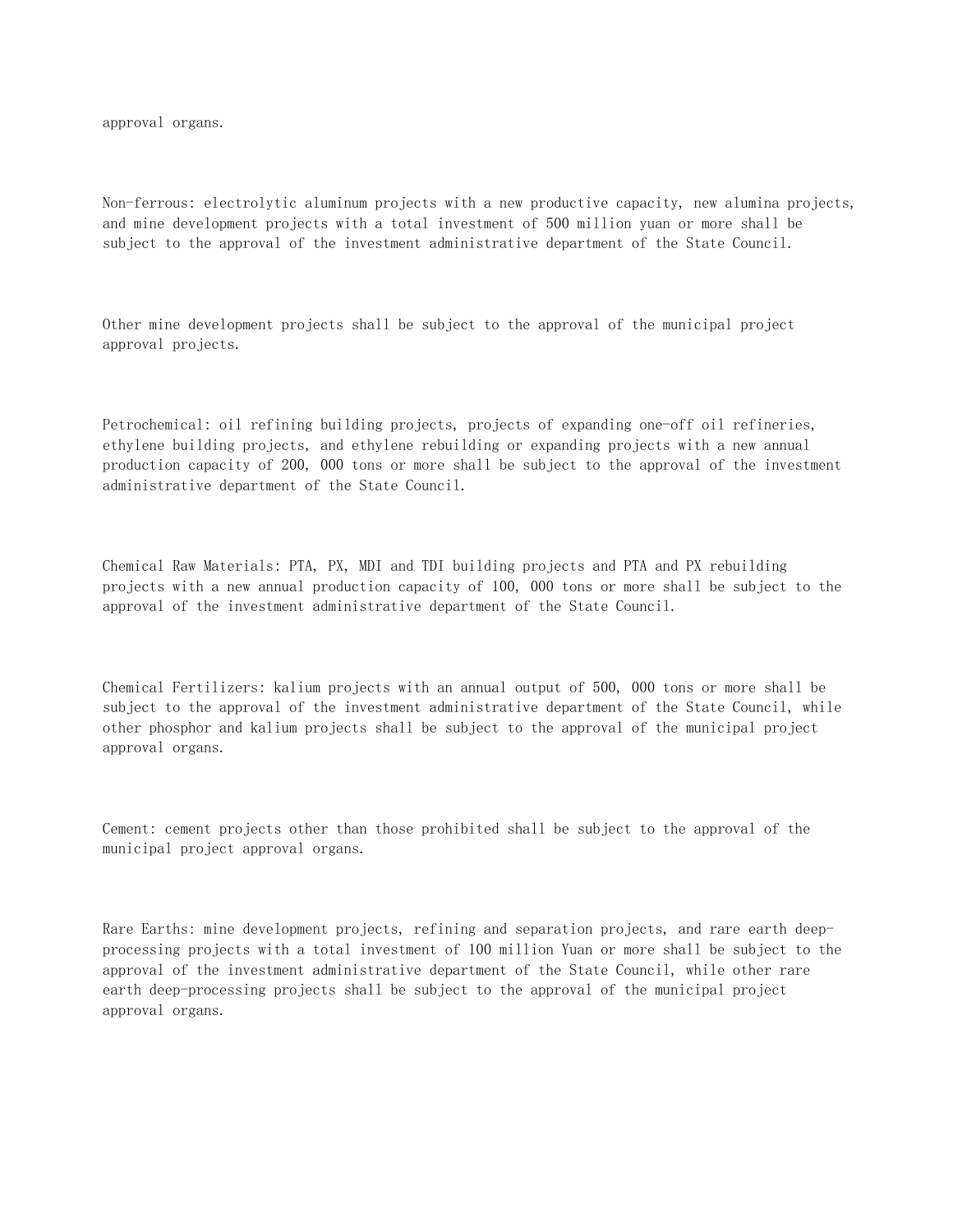Gold: projects with a daily mining or cradling capacity of 500 tons or more shall be subject to the approval of the investment administrative department of the State Council, while other mining and cradling projects shall be subject to the approval of the municipal project approval organs.

VI. Machine Manufacturing

Vehicles: vehicle projects shall be governed by the special provisions approved by the State Council.

Vessels: new ship-building projects (ship building berths and docks) of 100,000 tons or above and manufacturing projects of mid or low-speed diesel engines for civil ships shall be subject to the approval of the investment administrative department of the State Council.

Urban Rail Transport: manufacturing projects of the vehicle and signal system and the traction and gearing control system for urban rail transport shall be subject to the approval of the investment administrative department of the State Council.

VII. Light Industries and Tobacco Industry

Paper Pulp: pulp projects with an annual output of 100,000 tons or more shall be subject to the approval of the investment administrative department of the State Council, those with an annual output of 34,000 tons or more but below 100,000 tons shall be subject to the approval of the municipal project approval organs, and other pulp projects are forbidden by law.

Denatured ethanol fuel: denatured ethanol fuel projects shall be subject to the approval of the investment administrative department of the State Council.

Polyester: polyester projects with a daily output of 300 tons or more shall be subject to the approval of the investment administrative department of the State Council.

Salt Production: salt projects shall be subject to the approval of the investment administrative department of the State Council.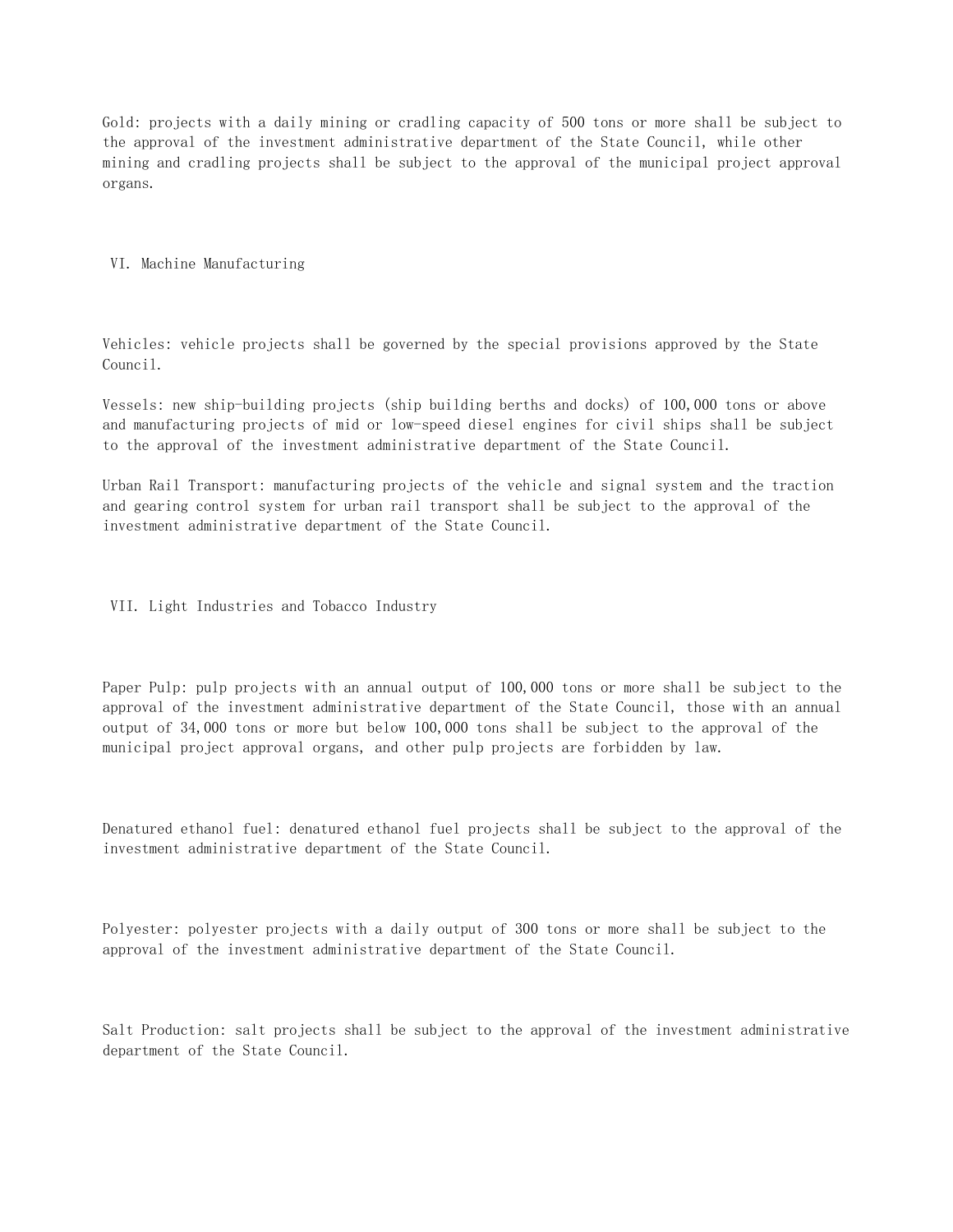Sugar: sugar projects with a daily handling capacity of 1500 tons or more shall be subject to the approval of the municipal project approval organs, while other sugar projects are forbidden by law.

Tobacco: projects of cigarettes, cellulose diacetate for tobacco uses and tobacco tows shall be subject to the approval of the investment administrative department of the State Council.

VIII. High and New-tech

Civil Aviation and Spaceflight: civil aircraft (including helicopter) manufacturing projects, civil satellite manufacturing projects and civil remote sensing satellite ground station building projects shall be subject to the approval of the investment administrative department of the State Council.

IX. Urban Construction

Urban High-speed Rail Transport: urban high-speed rail transport projects shall be subject to the approval of the State Council.

Urban Water Supply: water diversion projects with the daily diverted water of 500 thousand tons or more and covering two or more provinces (districts, cities) shall be subject to the approval of the investment administrative department of the State Council. Raw water projects, projects of water plants with a daily water supply of 50,000 cubic meters or more, projects of major pipe network for water transmit and water supply and projects of water supply pipeline networks covering two or more districts (counties) shall be subject to the approval of the Municipal Development and Reform Commission. Other projects shall be subject to the approval of the project approval organs at the district (county) level.

Urban Roads: projects of urban expressways and arterial roads shall be subject to the municipal project approval organs. Other projects shall be subject to the approval of the project approval organs at the district (county) level.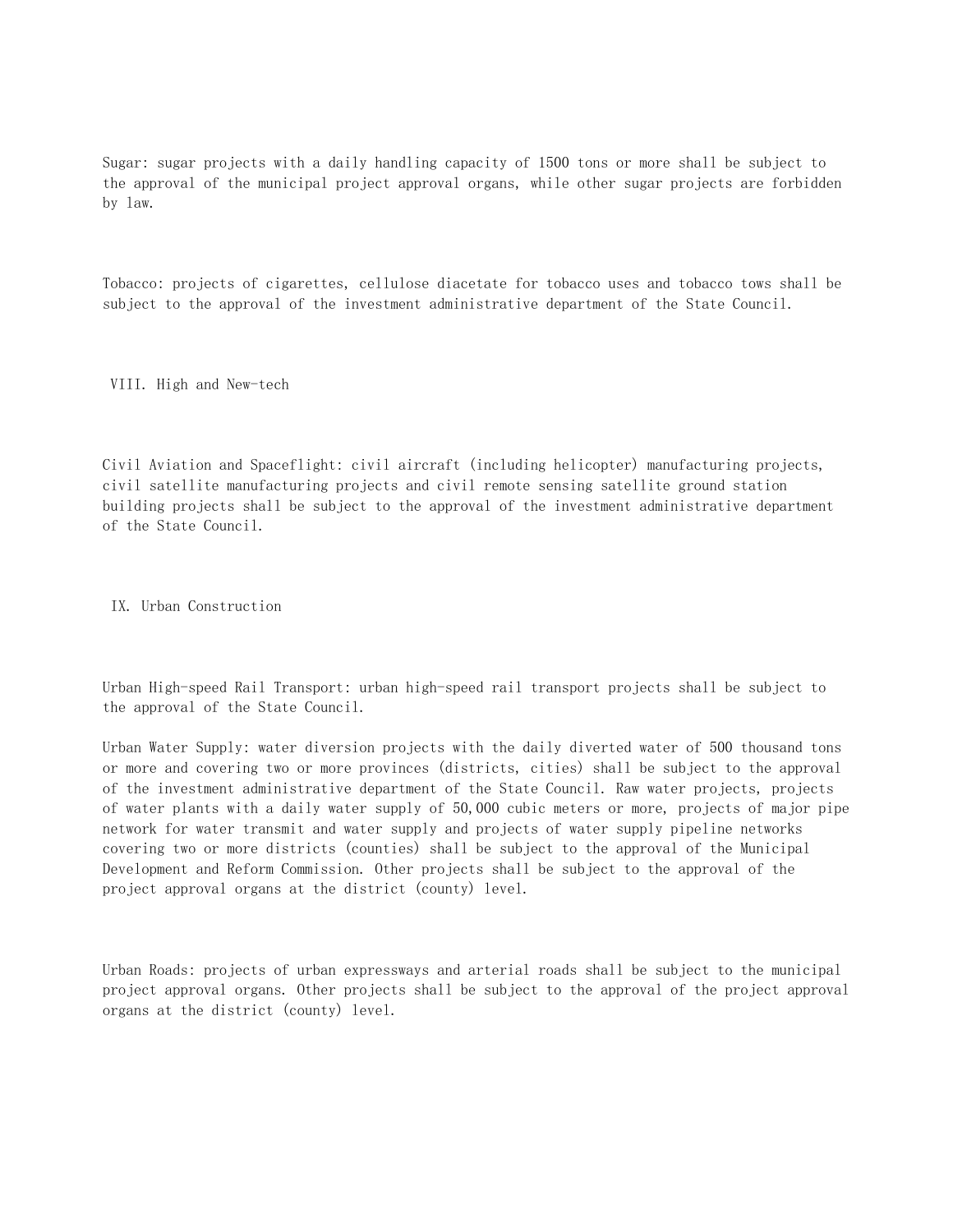Bridges (tunnels): projects of bridges or tunnels traversing great rivers (sections open to navigation) or important bays shall be subject to the approval of the investment administrative department of the State Council. Projects of bridges or tunnels traversing Huangpu River, Suzhou River (Wusong River) or water courses at or above Grade III shall be subject to the approval of the municipal project approval organs. Other projects shall be subject to the approval of the project approval organs at the district (county) level.

Public Transport: projects of long-distance passenger transport stations and urban passenger transport hubs shall be subject to the approval of the municipal project approval organs. Other projects shall be subject to the approval of the project approval organs at the district (county) level.

Greening: projects of parks of grade II or above, public green space and timberland of 10 hectares or more shall be subject to the approval of the municipal project approval organs. Other projects shall be subject to the approval of the project approval organs at the district (county) level.

Economically Affordable Houses: projects of economically affordable houses and the corresponding commercial houses which are built in a centralized way at the municipal level shall be subject to the approval of the Municipal Development and Reform Commission, while those built in a centralized way at the district level shall be subject to the approval of the project approval organs at the district (county) level.

Sewage Treatment: projects of sewage treatment systems with a daily treatment capacity of 50,000 tons or more and projects of sewage pipeline networks shall be subject to the approval of the municipal project approval organs. Other projects shall be subject to the approval of the project approval organs at the district (county) level.

Domestic waste treatment: domestic waste burning projects, landfill projects with a daily capacity of 500 tons or more, compost projects with a daily capacity of 300 tons or more, and waste transit projects with a daily capacity of 300 tons or more shall be subject to the approval of the municipal project approval organs, while other projects shall be subject to the approval of the project approval organs at the district (county) level.

Public parking lots: public parking projects (excluding fixtures to public buildings) with 200 or more berths shall be subject to the approval of the municipal project approval organs. Other projects shall be subject to the approval of the project approval organs at the district (county)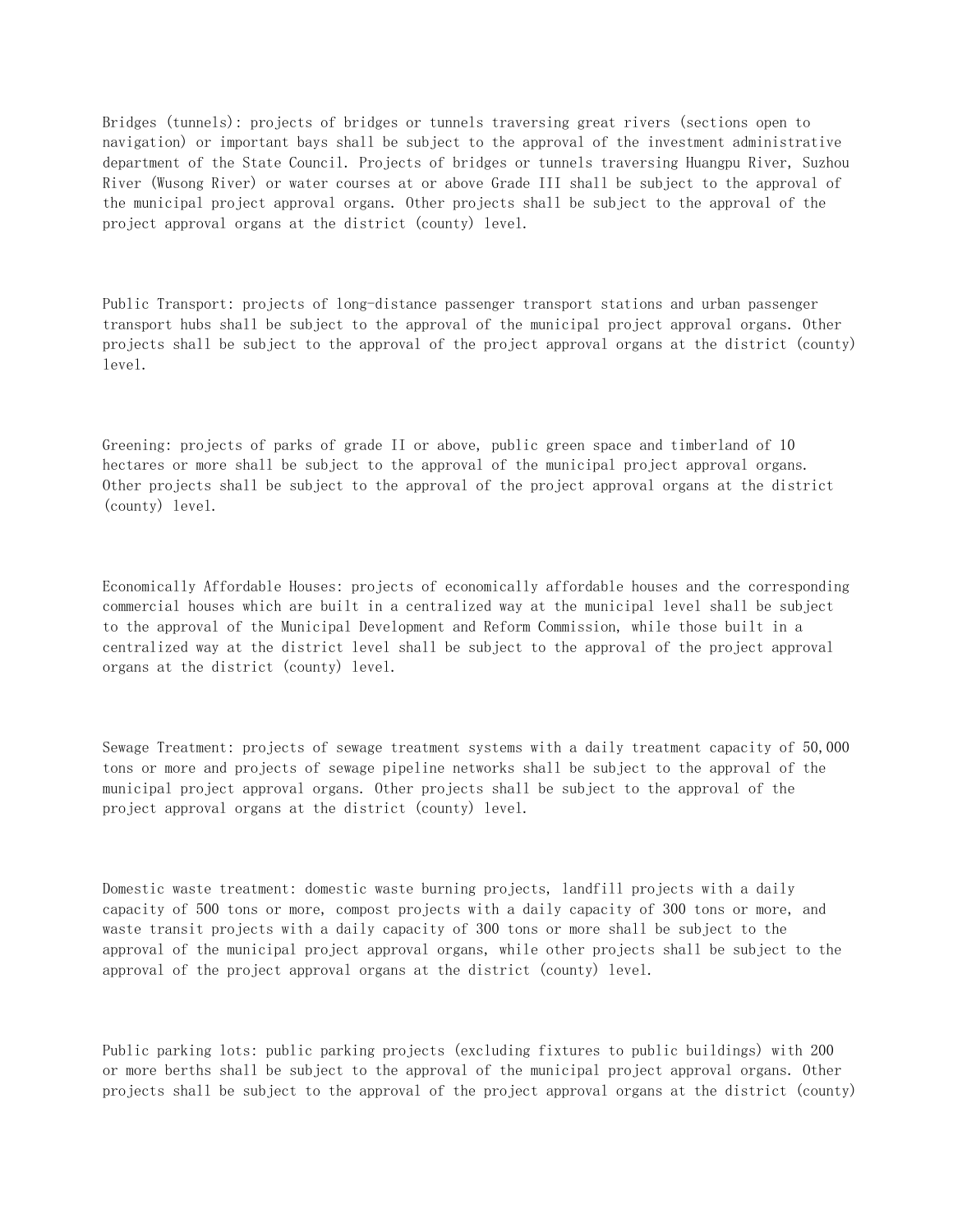level.

Other urban construction projects shall be subject to the approval of the municipal project approval organs.

X. Social Undertakings

Education, Health and Culture: construction projects of university cities, medical science cities, and other gardens and districts shall be subject to the approval of the investment administrative department of the State Council. The capital construction projects of local education institutions of higher learning and those subordinate to this Municipality shall be subject to the approval of the Municipal Development and Reform Commission. The campus-building projects of junior high schools with 32 or more classes, senior high schools with 36 or more classes and schools of elementary learning and junior high learning with 36 or more classes (including their branches in residential areas) as well as the construction projects of various teaching or training establishments (including vocational schools, technician training school and vocational education and training centers, etc.) whose total investment reaches 100 million yuan or more shall be subject to the approval of the municipal project approval organs (excluding the management committee). Other projects shall be subject to the approval of the project approval organs at the district (county) level.

Construction projects of medical institutions subordinate to this Municipality and hospital construction projects whose total investment reaches 500 million yuan or more or which have 500 beds or more shall be subject to the approval of the Municipal Development and Reform Commission. Other projects shall be subject to the approval of the project approval organs at the district (county) level.

Projects of broadcasting and TV establishments, projects of museums, libraries, cultural palaces, theaters and other cultural establishments subordinate to this Municipality and projects of cultural establishments whose total investment reaches 100 million yuan or more shall be subject to the approval of the Municipal Development and Reform Commission. Other projects shall be subject to the approval of the project approval organs at the district (county) level.

Tourism: projects of tourist development and resource protection facilities within the areas of major famous national scenic sites, national natural reserves and historical and cultural relics under state protection with a total investment of 50 million yuan or more and those within the world natural and cultural heritage protection areas with a total investment of 30 million yuan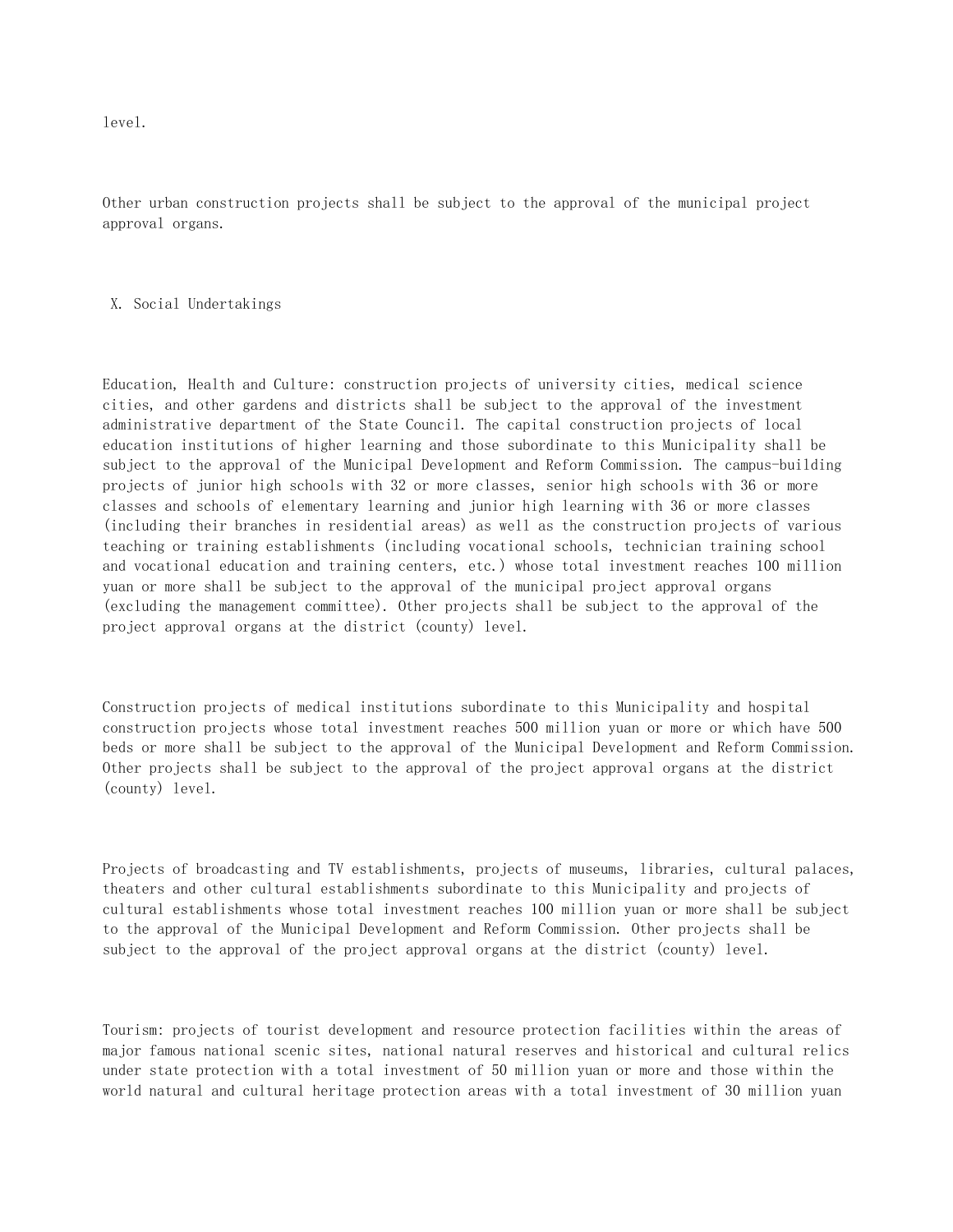or more shall be subject to the approval of the investment administrative department of the State Council. Projects of tourist development and resource protection facilities within the areas of major famous national scenic sites, national natural reserves and historical and cultural relics under state protection with a total investment of less than 50 million yuan and those within the world natural and cultural heritage protection areas with a total investment of less than 30 million yuan shall be subject to the approval of the Municipal Development and Reform Commission. Other projects shall be subject to the approval of the project approval organs at the district (county) level.

Sports: projects of F1 race circuits shall be subject to the approval of the investment administrative department of the State Council. Projects of sport establishments subordinate to this Municipality and those with a total investment of 1 billion yuan or more shall be subject to the approval of the Municipal Development and Reform Commission. Other projects shall be subject to the approval of the project approval organs at the district (county) level.

Entertainment: the projects of large-scale theme parks shall be subject to the approval of the State Council, while other theme parks shall be subject to the approval of the Municipal Development and Reform Commission.

Other social undertaking projects:

Various ethnic and religious projects shall be subject to the approval of the Municipal Development and Reform Commission.

Projects of professional exhibition establishments with a building area of 20,000 m<sup>2</sup> or more shall be subject to the approval of the Municipal Development and Reform Commission.

Projects of adoption-based welfare institutions (for the old, the young, mental patients and the disabled) subordinated to this Municipality and those with 500 beds or more, funeral and cremation establishments, mausoleums and other welfare establishments for civil affairs shall be subject to the approval of the Municipal Development and Reform Commission.

Other projects shall be subject to the approval of the project approval organs at the district (county) level.